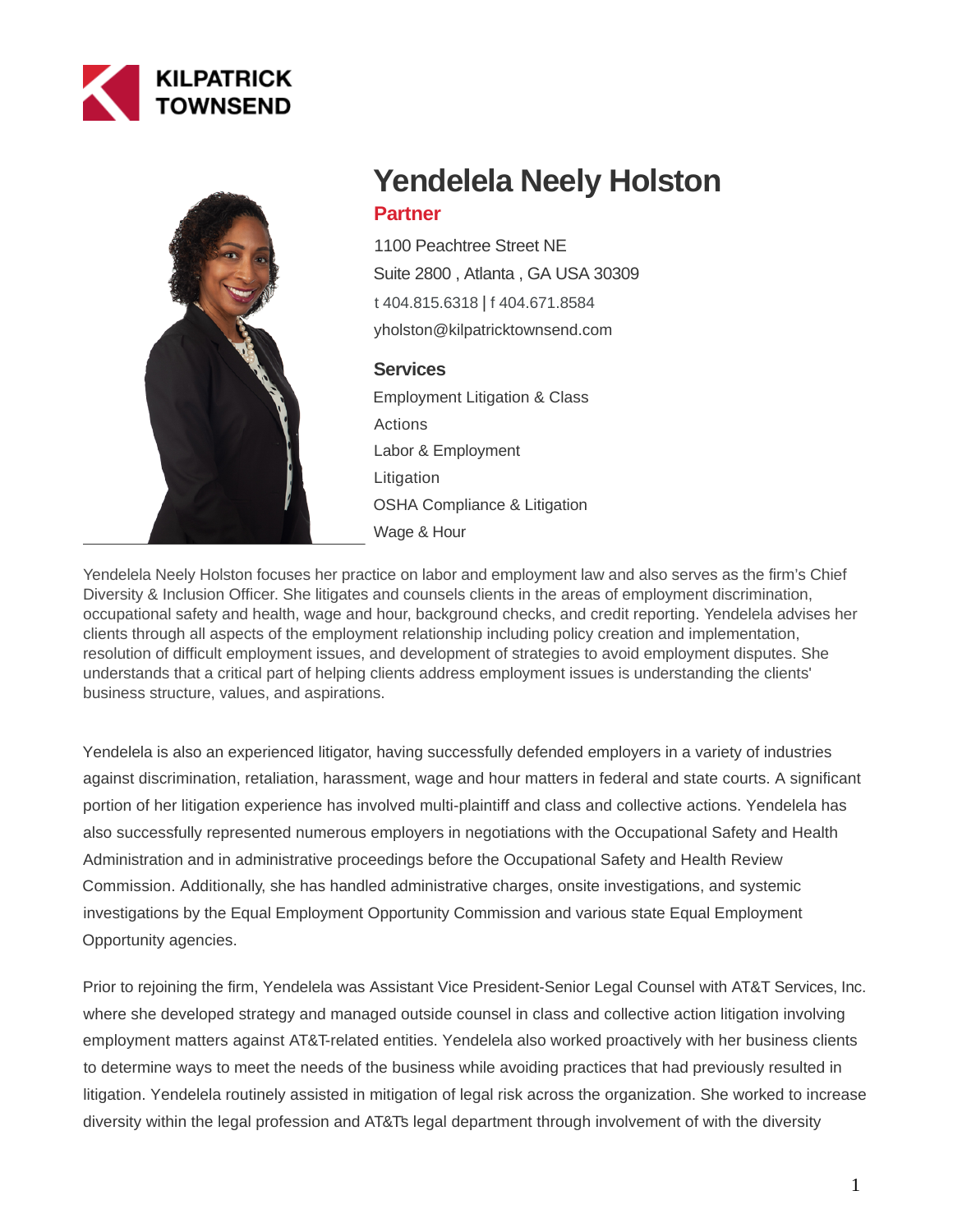

committee and creation of a two-day intensive law school readiness program. Yendelela also co-chaired the legal departments national internship program and the Company's pro bono efforts in the Southeast. Previously, Yendelela was an associate and then partner at Kilpatrick Townsend from 2006 through 2015 where she worked on employment discrimination, occupational health and safety, and wage and hour cases. Yendelela also actively counseled clients with policies and initiatives related to diversity and inclusion including guidance on Title VII and 42 U.S.C. §1981. She was also an active member of the firm's diversity and pro bono committees.

While in law school, Yendelela served as a Staff Editor of the Duke Law & Contemporary Problems Journal and the Community Service Director for the entire Southern Region of the National Black Law Students Association. She received the Duke University School of Law 2006 Award for Outstanding Achievement in Family Law. Yendelela worked on articles dealing with the latest trends in discrimination-colorism and intrarace discrimination as a research assistant.

Yendelela was selected by Chambers and Partners as its 2020 USA Diversity & Inclusion Lawyer of the Year. She was honored as a high-achieving in-house counsel at the 2018 Corporate Counsel Awards, sponsored by Atlanta Business Chronicle in partnership with the Association of Corporate Counsel Georgia Chapter. Yendelela is a recipient of Women Works Media Group's 2018 Law & Justice Award. She is also a recipient of AT&T's 2017 Southeast Pro Bono Award. Yendelela was recognized in 2013, 2014 and 2015 as a Georgia "Rising Star" in the area of Labor & Employment by Super Lawyers magazine. She is listed in the 2013, 2014 and 2015 editions of Chambers USA: America's Leading Lawyers for Business for Labor & Employment Law. In 2014, Yendelela was honored by the National Bar Association with its Trailblazers Under 40 Award. She was named one of Atlanta's "40 Under 40" in 2015 by the Atlanta Business Chronicle and a "40 under Forty Rising Star" in 2014 by the Daily Report. Yendelela was also named to "Lawyers of Color's Hot List" in 2014. She was honored with the 2015 Anti-Defamation League (ADL) Young Lawyer Award for going above and beyond her legal practice in furtherance of ADIs mission.

#### **Experience**

Defended large corporation in baseless employment discrimination matter brought by former employee. Convinced plaintiff of the futility of his claim without conducting any discovery or incurring large costs for the client. Obtained a stipulated dismissal with prejudice without paying any damages to the plaintiff.

Represented a number of construction employers and general contractors in matters involving alleged major violations of the Occupational Safety and Health Act. Applied nuanced of Occupational Safety and Health Review Commission law to facts to successfully resolve cases in the clients favor, including on occasion convincing the Secretary of Labor to withdraw the citations and complaint.

Represented a provider of technology solutions to the financial world and successfully defended the corporation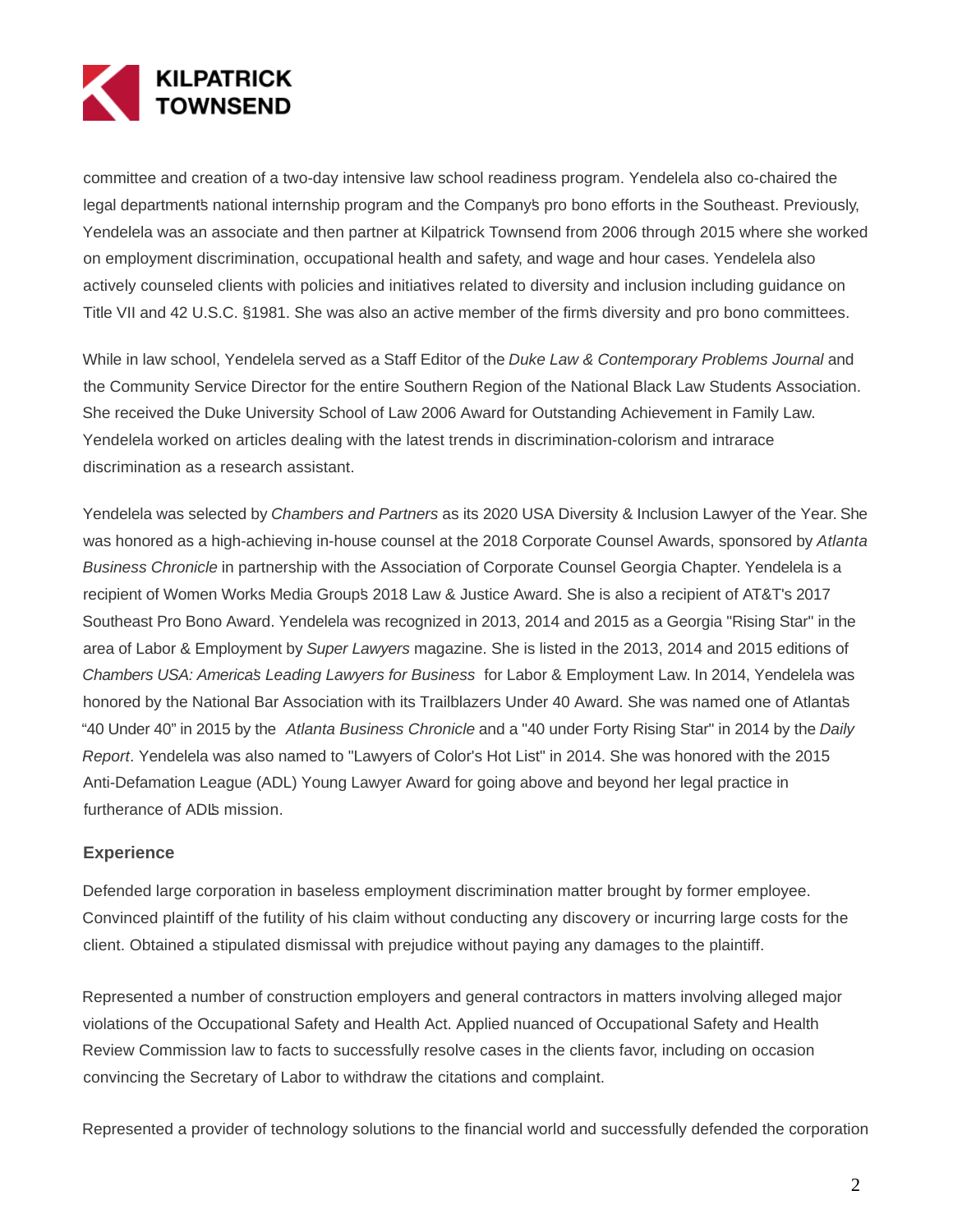

in race, age, gender, and disability discrimination litigation by former employee. Achieved dismissal of the matter after filing for summary judgment on the basis of plaintiff's failure to list the action as an asset in prior bankruptcy proceedings. Obtained favorable resolution for the client with minimal discovery and without taking any depositions.

Successfully represented a national telecommunications company and an individual manager in a very sensitive case brought in North Carolina by six current or former employees who alleged claims of discrimination, harassment, and retaliation under Title VII, the ADA, and the FMLA.

Represented a major airline against an age discrimination and Railway Labor Act case brought by 21 former pilots in the Eastern District of New York. Confident that the law did not support the Plaintiffs' claims, despite a lack of case law to that affect, aggressively pursued and obtained dismissal of all of the plaintiffs' claims prior to any discovery.

Represented a number of employees in various industries against single plaintiff case actions asserting violations of the Fair Labor Standards Act. All of the matters have been resolved on very favorable terms prior to trial and with minimal discovery costs.

Conducted a wage and hour audit of 47 different positions in several states for a document management software company. Worked with the client to develop a low cost and efficient mechanism for conducting the audit, without alerting employees.

Audited a university's classification of all of its employees, working closely with the client to develop a strategy for rolling out the results of the audit with minimal impact. Prepared a thoughtful analysis of each position that the client could later use in defense of future litigation.

Represented a drilling company that used an alternative means of breaking rocks. The North Carolina Occupational Safety and Health Administration issued citations to the client under the mistaken treatment of their operations as involving explosives. Although the material was recognized by some agencies as explosives, convinced the North Carolina Occupational Safety and Health Administration to drop the explosives citations on the grounds that the clients methods were safer than explosives.

Represented a national chemical manufacturing company against Process Safety Management and various other citations resulting from a chemical spill. Convinced the North Carolina Occupational Safety and Health Administration to completely withdraw the Process Safety Management citations and to significantly rewrite the other items in the citation.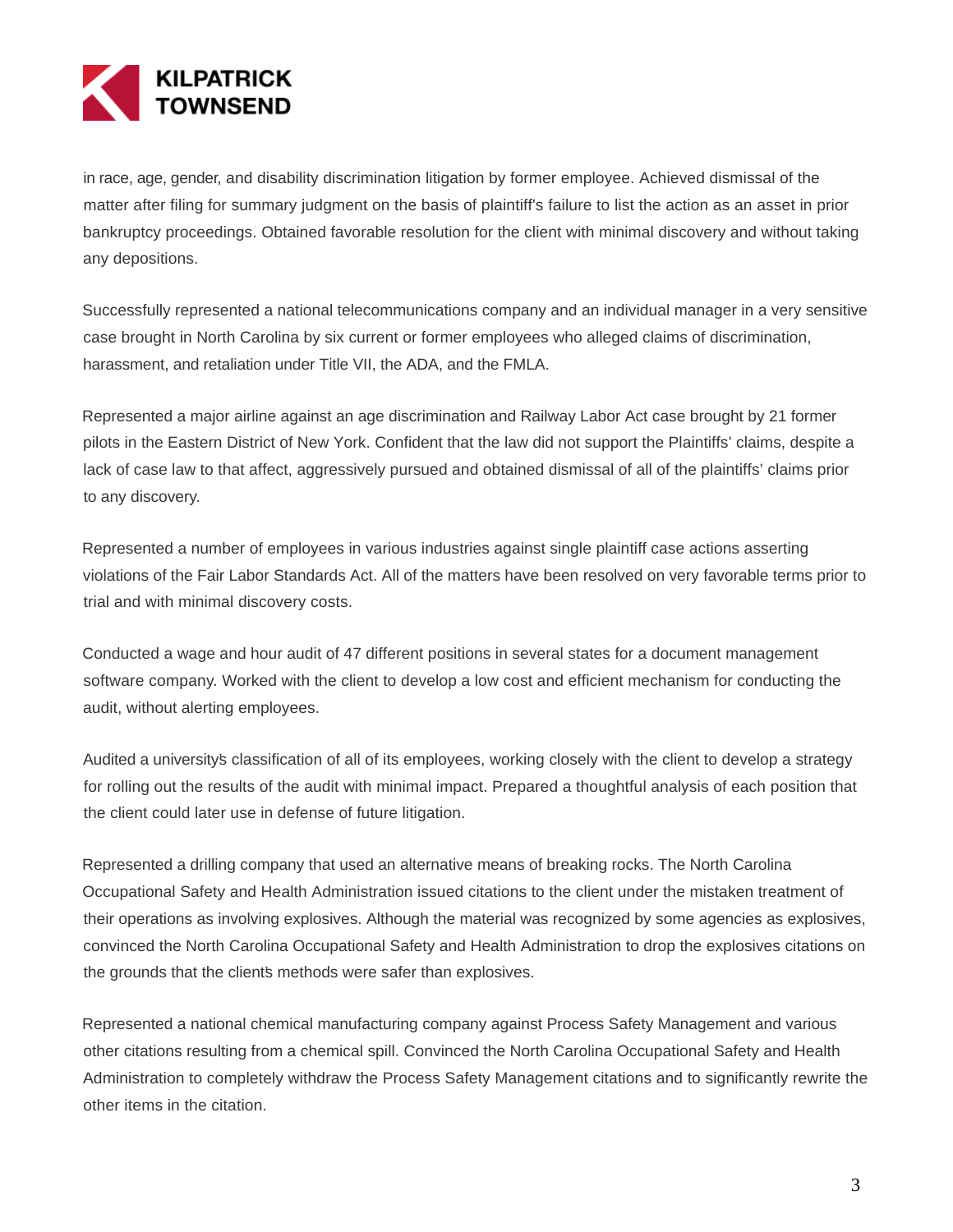

Represented a drilling company against an Occupational Safety and Health Administration ("OSHA") citation for an injury that occurred during down-hole entry. If OSHA succeeded in its position, it would have shut down the company's entire business because they would no longer be able to engage in down-hole entry. Obtained a settlement with a year-long abatement period to allow the company to continue operations while researching alternative methods.

Represented a major North American beverage company in a putative class action brought by several convenience store owners asserting violations of 42 USC 1981. Utilized creative discovery motion practice to bring the issues with class certification to the Court's attention early. Successfully defeated class certification and then settled the individual claims on terms favorable to the client.

Successfully represented an insurance company in jury trial brought by former employee alleging breach of contract and various torts under Georgia state law.

Successfully represented a large background check company in putative class action under the Fair Credit Reporting Act. Implemented creative discovery strategy positioning the matter for favorable resolution prior to class certification motion practice.

# **Education**

Duke University School of LawJ.D. (2006) cum laude Furman UniversityB.A. (2003) Political Science and History, magna cum laude

# **Admissions**

Georgia (2006)

# **Court Admissions**

Georgia Court of Appeals (2007)

- Supreme Court of Georgia (2007)
- U.S. Court of Appeals for the Eleventh Circuit (2016)
- U.S. Court of Appeals for the Sixth Circuit (2016)
- U.S. District Court for the Middle District of Georgia (2008)
- U.S. District Court for the Northern District of Georgia (2007)
- U.S. District Court for the Southern District of Georgia (2014)

#### **Professional & Community Activities**